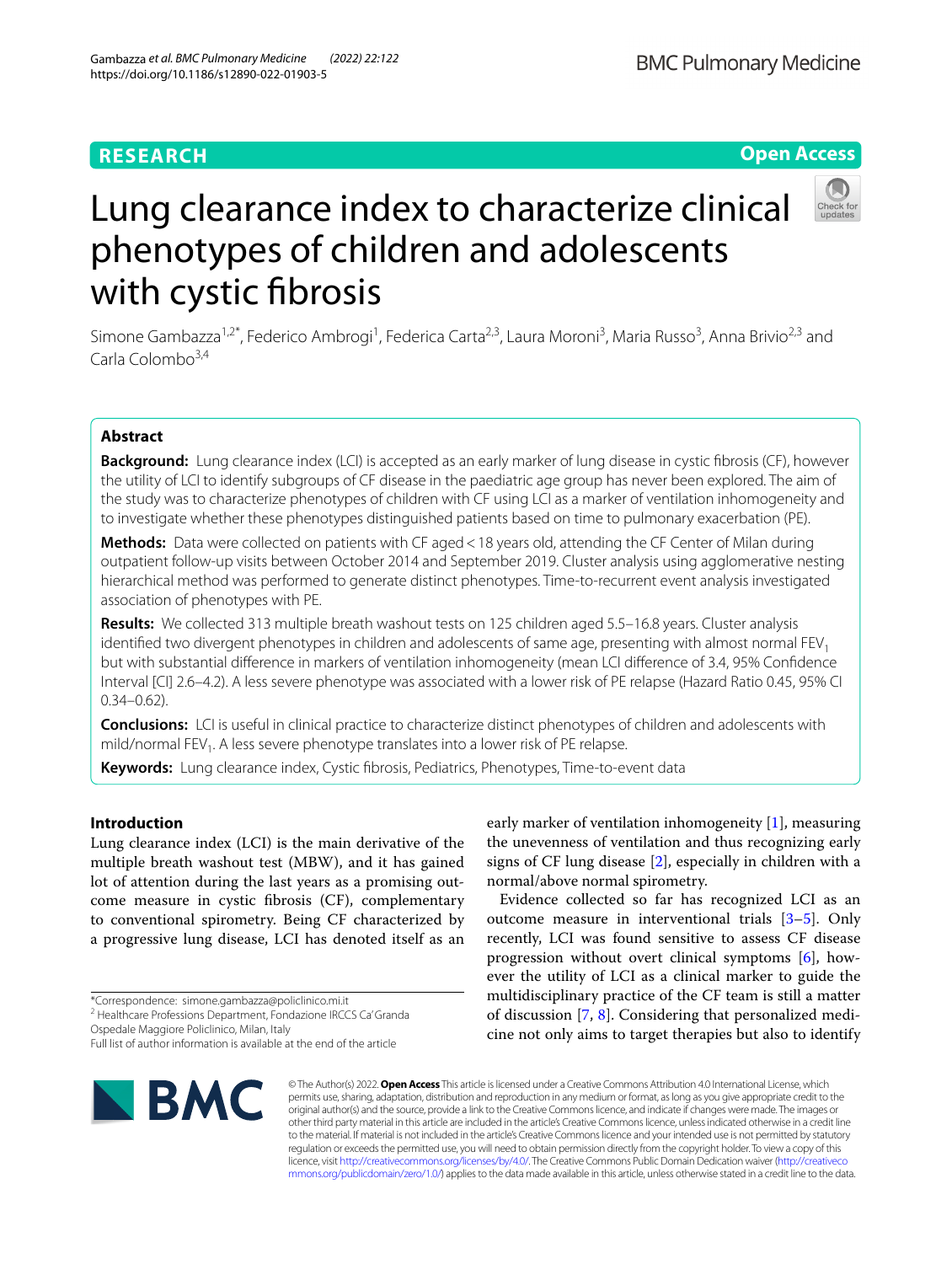individuals at elevated risk that could beneft most from therapies, we hypothesized that LCI can help to characterize clinical phenotypes of children with CF with regards to severity of lung disease.

In order to describe individuals who could beneft most from personalized therapies, we aimed to identify subgroups of children and adolescents with CF using known markers of the disease together with early markers of ventilation inhomogeneity. Furthermore, we investigated whether resulting phenotypes could discriminate young individuals with CF based on time to pulmonary exacerbation (PE).

# **Methods**

# **Study design**

With the aim to profle children with CF according to their clinical characteristics, we adopted a cross-sectional design, using data generated on the frst MBW assessment to identify clusters (i.e., phenotypes). On the contrary, a 4-year cohort design was considered to explore the association between phenotypes and the risk of PE relapse, conceived as the time since the frst MBW performed to date(s) of PE.

The study has been approved by local ethics committee of Fondazione IRCCS Ca' Granda Ospedale Maggiore Policlinico (456/2021), and written informed consent was obtained from parents or guardians of participants. All research was conducted in accordance with relevant guidelines and regulations.

# **Participants**

Clinical data were collected on children and adolescents aged<18 years old, attending the CF Center of Milan during routine outpatient visits between October 2014 and September 2019. As per current clinical practice, children perform MBW test and spirometry as part of their clinical review. For the cross-sectional analysis, only lung function test results from participants in clinical stable condition were considered. Clinical stability was defned as the absence of change in treatment (i.e., antibiotic treatment, systemic corticosteroids), hospital admissions and/or signs and symptoms of pulmonary exacerbation [\[9](#page-6-7)]. Further, we included only paediatric individuals with at least two MBW assessments during the study period, in order to have at least one follow-up measure to assess phenotypes over time.

# **Pulmonary measures**

Lung volumes were measured by a 830 L plethysmograph (Master Screen Body 4.2, E. Jaeger GmbH) in the sitting position, according to ATS/ERS guidelines [[10](#page-6-8)]. Flow and volume were measured by a pneumotachograph with a 0.036 kPa L/-1 s resistance and 160 ml dead volume.

Values from spirometry are reported as a percentage of predicted values and as Z score, according to Quanjer's equation developed under the Global Lung Function initiative [[11\]](#page-6-9). Patients' lung function was considered in the normal range when  $FEV_1$  was above the −1.64 Z score (lower limit of normal at 5th centile).

An open-circuit MBW hard- and software package with nitrogen as tracer gas  $(MBWN<sub>2</sub>)$  was used (Exhalyzer® D and Spiroware 3.2.2 Ecomedics AG, CH) and calibration and measurement procedures were performed as suggested  $[12–15]$  $[12–15]$  $[12–15]$ . Only results from three reproducible runs were considered, defned as a variation of functional residual capacity and LCI (1/40th of the starting concentration) values within 10%. LCI together with convective gas mixing in the conducting airways (Scond\*VT) and difusion–convection interaction within the acinus (Sacin\*VT) were therefore recorded, before patients performed spirometry. In children under 6 years old, upper limit of normal (ULN) was calculated based on the equation reported by Lum et al.  $[16]$  $[16]$  $[16]$ . For the paediatric age, the cut-off of normality equals to 7.91 was adopted, as recently published [\[17\]](#page-6-13). Newly normative data published on LCI Z score were reported as well [\[17](#page-6-13)]. An adequate environment with adequate distraction for younger children was assured during each test [\[14](#page-6-14)]. Data from earlier software versions were re-run in the version of Spiroware 3.2.2.

# **Clinical measures**

Along with lung function measures, we collected age, sex, genotype and pancreatic status. Nutritional health was expressed as Z score of body mass index (BMI) based on Italian reference equation  $[18]$  $[18]$ . Also, we collected presence of CF-related diabetes (CFRD) and colonization by *Pseudomonas aeruginosa*, which was defned as chronic, intermittent of free [[19\]](#page-6-16). Pulmonary exacerbation was defned as the need for additional antibiotic treatment following change in respiratory signs and symptoms [\[9](#page-6-7), [20\]](#page-6-17). PEs in the 12 months preceding LCI together with the number of hospitalizations in the previous year due to respiratory symptoms were also used in order to defne clusters not only based just on classic features of the disease. For the time-event analysis, we considered PE as an event treated at home or at hospital.

# **Statistical analysis**

Descriptive statistics were used to summarize demographic and clinical features. Diference between continuous or categorical variables were tested with Student's t or Wilcoxon rank sum test or Fisher test, according to variables distribution.

The agglomerative nesting (AGNES) hierarchical method using Gower's distance was the approach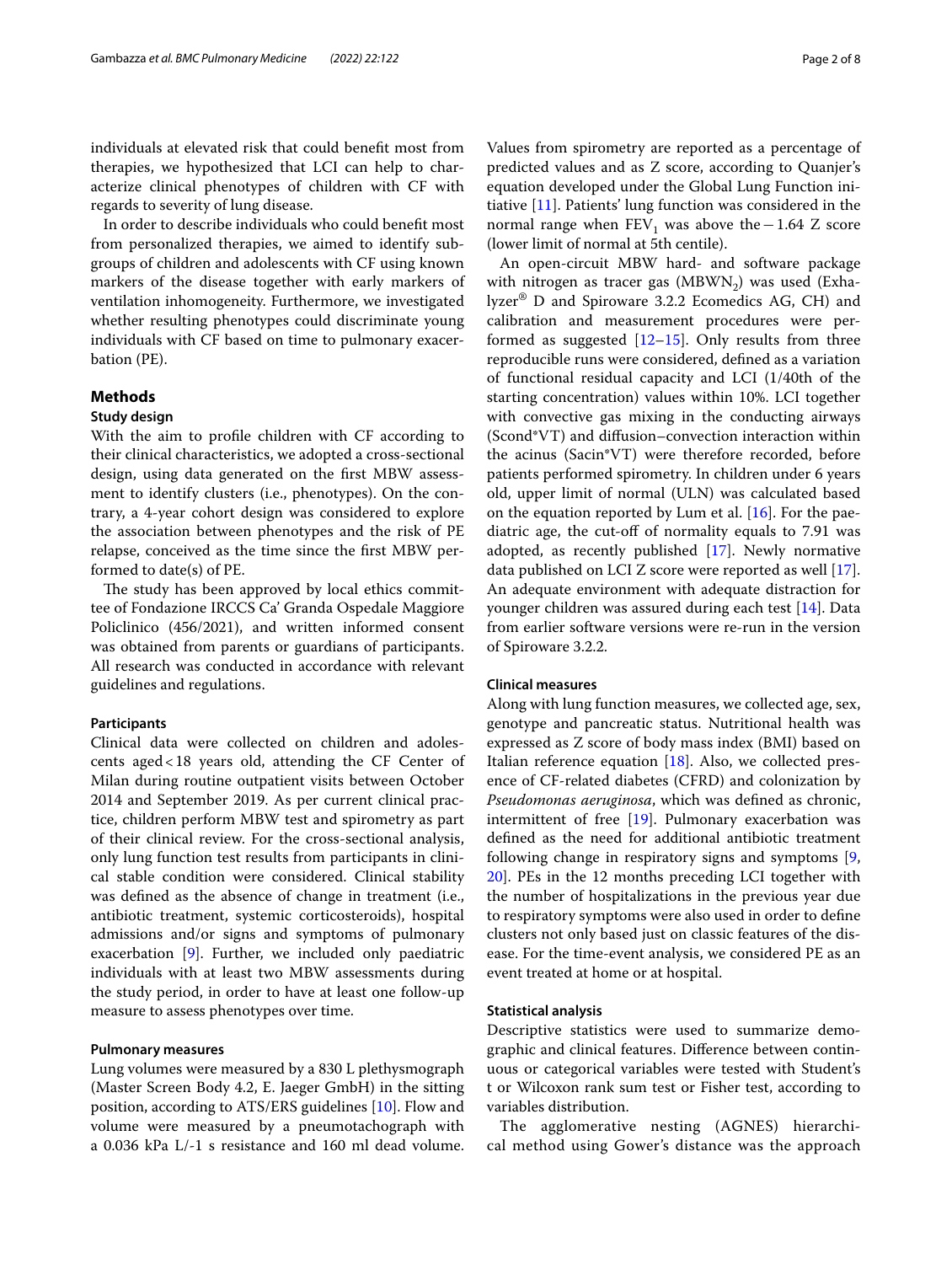selected to generate phenotypes, using variables collected throughout the study, the derivatives of MBWN<sub>2</sub>, namely LCI, Sacin<sup>\*VT</sup> and Scond<sup>\*VT</sup> but not  $FEV<sub>1</sub>$ . To determine the optimal number of clusters, elbow and silhouette methods, gap statistics and the visual inspection of dendrogram were taken into consideration. Additional detail on cluster analysis is provided in the Additional file [1.](#page-6-18)

We assessed the association between phenotypes and subsequent time to PE using the Prentice, Williams and Peterson (PWP) gap time models [[21](#page-6-19)]. PWP models are an extension of Cox regression models; for every subsequent event, the population at risk includes only those with a previous event. The PWP model was used to evaluate if there is an association between phenotype and number of PEs, calculating hazard ratios (HR) of repeated PE relapses. Since 7% of children had more than three follow-up events, risk set groups were not refined further to avoid unreliable estimates. All statistical tests were performed using the open-source software R Core Team, version 3.6.1 [[22](#page-6-20)].

# **Results**

Between October 2014 and September 2019, 313  $MBWN<sub>2</sub>$  tests were performed during outpatient clinic visits on 125 children and adolescents with CF, representing the 44.3% (125/282) of eligible CF population at our center.

# **Cluster characteristics**

Table [1](#page-2-0) describes the baseline characteristics of the 125 patients evaluated at least twice, grouped by the two clusters found applying AGNES algorithm. Children who performed only one  $MBWN<sub>2</sub>$  test were excluded  $(n=120)$ , since they could not contribute to longitudinal evaluation of phenotypes.

The average age of participants in the two clusters is very similar. Cluster #1 is characterized by the co-presence of several negative known prognostic factors (i.e., pancreatic insufficiency and presence of *Pseudomonas aeruginosa)*. The sole analysis of  $FEV<sub>1</sub>%predicted returns$ all patients in the two clusters in the range of moderate to mild/normal air fow obstruction. Particularly, 90.5% and 100% of patients, respectively in clusters #1 and #2, could

### <span id="page-2-0"></span>**Table 1** Sample characteristics stratifed by clusters

|                                                     | <b>Total</b>  | Cluster #1    | Cluster #2               | P-value |
|-----------------------------------------------------|---------------|---------------|--------------------------|---------|
| Subjects, nr                                        | 125           | 78            | 47                       |         |
| Age, years                                          | 11.4(2.8)     | 11.1(3)       | 11.8(2.3)                | 0.156   |
| Sex, female                                         | 61(48.8)      | 36 (46.2)     | 25(53.2)                 | 0.466   |
| <b>BMI Z score</b>                                  | $-0.57(0.88)$ | $-0.68(0.78)$ | $-0.37(1.00)$            | 0.073   |
| Pancreatic insufficiency                            | 74 (59.2)     | 74 (94.9)     | $\overline{\phantom{m}}$ | < 0.001 |
| CFRD                                                | 1(0.8)        | 1(1.3)        |                          | 1.000   |
| CFTR genotype                                       |               |               |                          | < 0.001 |
| F508del/other                                       | 50 (40.0)     | 32(41.0)      | 18 (38.3)                |         |
| F508del/F508del                                     | 31 (24.8)     | 30 (38.5)     | 1(2.1)                   |         |
| Other/other                                         | 44 (35.2)     | 16(20.5)      | 28 (59.6)                |         |
| Pseudomonas aeruginosa, free                        | 76 (65)       | 41 (52.6)     | 35 (85.4)                | < 0.001 |
| FEV <sub>1</sub> % predicted                        | 100.4 (17.4)  | 95.3 (18.0)   | 109.0 (12.4)             | < 0.001 |
| FEV <sub>1</sub> Z score                            | 0.05(1.48)    | $-0.38(1.52)$ | 0.79(1.08)               | < 0.001 |
| FVC % predicted                                     | 107.4 (14.7)  | 104.4 (16.0)  | 112.4 (10.7)             | 0.002   |
| FVC Z score                                         | 0.61(1.23)    | 0.35(1.34)    | 1.03(0.90)               | 0.001   |
| LCI                                                 | 10.07 (2.98)  | 11.33 (2.91)  | 7.97(1.57)               | < 0.001 |
| LCI Z score, median (IQR)                           | 5.22 (7.89)   | 8.32 (8.44)   | 0.98(2.98)               | < 0.001 |
| Sacin <sup>*VT</sup>                                | 0.138(0.109)  | 0.161(0.116)  | 0.1(0.084)               | 0.001   |
| Scond <sup>*VT</sup>                                | 0.066(0.030)  | 0.078(0.024)  | 0.045(0.028)             | < 0.001 |
| Pulmonary exacerbations <sup>a</sup> , median (IQR) | $2(0-3)$      | $3(1-4)$      | $0(0-1)$                 | < 0.001 |
| Hospitalization <sup>a</sup>                        |               |               |                          | < 0.001 |
|                                                     | 15(12.0)      | 15 (19.2)     |                          |         |
| 52                                                  | 4(3.2)        | 4(5.1)        |                          |         |

Values are expressed as absolute number (percentage) or mean (sd), where not diferently expressed

*CFTR*cystic fbrosis transmembrane conductance regulator

<sup>a</sup> Reference time period is 12 months preceding first MBWN<sub>2</sub> test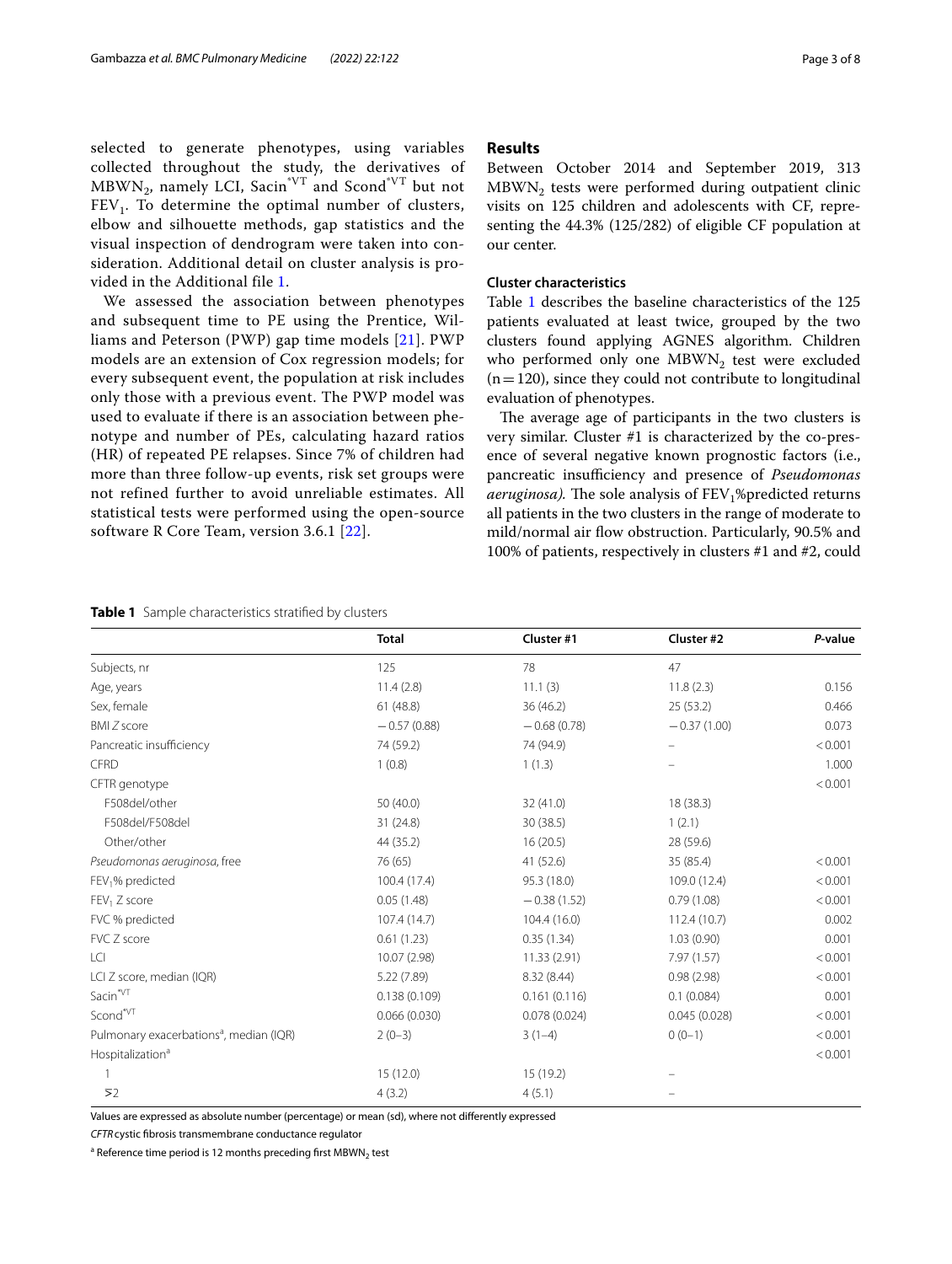be considered having mild/normal  $FEV<sub>1</sub>$ . These percentages vary if one adopts  $Z$  score of  $FEV_1$ , under which case the percentage of patients with a normal lung function drops to 81.1% and to 97.7% in the frst and second cluster, respectively. Using  $MBWN<sub>2</sub>$  ventilation inhomogeneity (i.e., LCI>ULN) characterizes the majority of patients in cluster #1, 92.3% compared to 42.6% in cluster #2. At a population level, 95% Confdence Interval (CI) for the mean LCI in cluster #1 goes from 10.7 to 12.0, whereas 95%CI for the mean LCI in cluster #2 is much lower, namely 7.5–8.4. Acinar and conductive ventilation inhomogeneity is less pronounced in cluster #2 compared to cluster #1. Patients in cluster #1 show also more variability in ventilation inhomogeneity measurements (Fig. [1](#page-3-0)), whereas patients in cluster #2 look more stable over time. Under these two distinct phenotypic clusters, no sex difference is detectable  $(P=0.466)$  nor any significant difference in nutritional status,  $-0.34$  (95% CI  $-0.65$  to 0.03) BMI Z score. Age span is pretty much identical between the two partitions, 5.5–16.8 and 7.7–16.3 years, respectively in clusters #1and #2.

# **Time to recurrent pulmonary exacerbations in CF phenotypes**

Most children had at least one PE ( $n=114$ , 91.2%) during the 4-year follow-up. Mean number of PE was 2.3, varying from 0 to 4. One to 3 relapses of PE occurred in 114, 89, and 28 children, respectively (Table [2\)](#page-4-0).

The clinical characteristics became more severe as patients had more events, as summarized by Table [2](#page-4-0), although the percentage of children without *Pseudomonas aeruginosa* remained stable over time. According to PWP model, the best phenotype was associated with a lower risk of PE relapse (HR 0.45, 95% CI 0.34– 0.62). When estimating the association between phenotypes and PE relapse separately for children having experienced one, two or three follow-up PE events, there was no evidence of diference between the diferent strata  $(P=0.102)$ . Overall, the median time with interquartile range to frst PE was 0.30 (0.15–0.71) years for children and adolescents in cluster #1 and 1.19 (0.46–2.89) years for patients in cluster #2.

<span id="page-3-0"></span>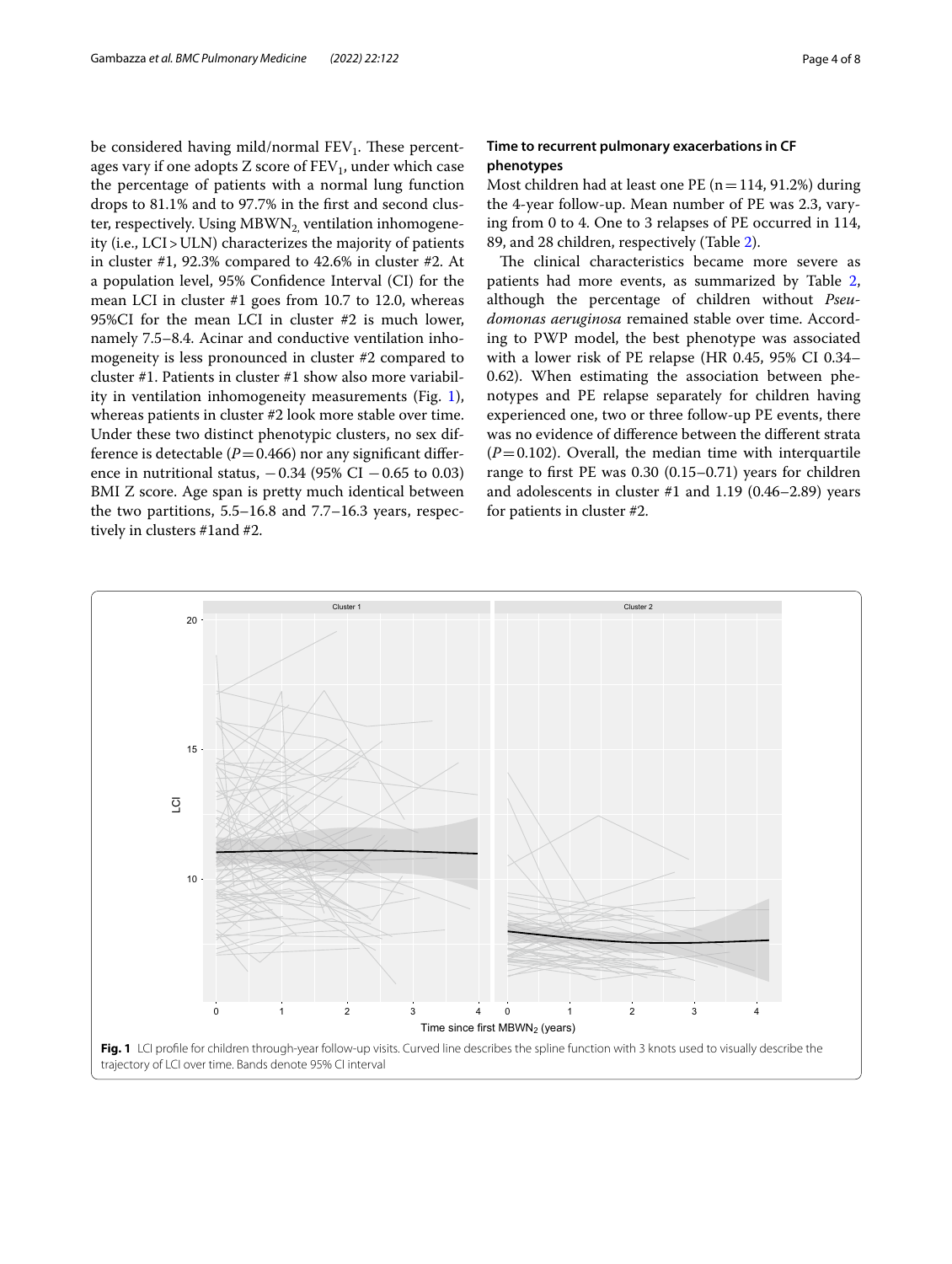<span id="page-4-0"></span>

|  | <b>Table 2</b> Distribution of demographic and clinical markers of CF disease for PE recurrence among 125 children |  |
|--|--------------------------------------------------------------------------------------------------------------------|--|
|--|--------------------------------------------------------------------------------------------------------------------|--|

|                              | Recurrence no      |                        |                       |  |
|------------------------------|--------------------|------------------------|-----------------------|--|
|                              | First PE $(n=114)$ | Second PE ( $n = 89$ ) | Third PE ( $n = 28$ ) |  |
| Age, years                   | 11.3(2.8)          | 13.1(2.9)              | 14.1(2.2)             |  |
| Sex, female                  | 55 (48.2)          | 41(46.1)               | 11(39.3)              |  |
| BMI, Z score                 | $-0.59(0.88)$      | $-0.62(0.87)$          | $-0.83(0.9)$          |  |
| Pancreatic insufficiency     | 72 (63.2)          | 59 (66.3)              | 23(82.1)              |  |
| CFTR genotype                |                    |                        |                       |  |
| F508del/other                | 47(41.2)           | 37(41.6)               | 11(39.3)              |  |
| F508del/F508del              | 30(26.3)           | 27(30.3)               | 10(35.7)              |  |
| Other/other                  | 37(32.5)           | 25(28.1)               | 7(25)                 |  |
| Pseudomonas aeruginosa, free | 68 (59.6)          | 50(56.2)               | 18(64.3)              |  |
| $FEV1$ , % predicted         | 99.4 (17.3)        | 96.3(18.1)             | 93.8 (16.0)           |  |
| $FEV1$ , Z score             | $-0.03(1.46)$      | $-0.29(1.52)$          | $-0.51(1.35)$         |  |
| LCI                          | 10.3(2.99)         | 10.6(3.44)             | 10.8(2.64)            |  |
| LCI, Z score <sup>a</sup>    | 5.51(8.44)         | 5.64(8.84)             | 7.19(8.64)            |  |

Values are presented as mean (standard deviation) or count (percentage)

<sup>a</sup> Median (IQR)

# **Discussion**

In the present study, derivatives of  $MBWN<sub>2</sub>$  test contributed to characterize phenotypic clusters of children and adolescents with CF in stable conditions. Most interestingly, the association found between relapse of pulmonary exacerbations and phenotypes promotes the importance of LCI when related to the burden of disease, considering how impactful can be pulmonary exacerbations either treated at home or at hospital on children and their families.

Cluster analysis identifed two diferent profles of patients of the same age, equally represented by boys and girls and without clinically signifcant diference in nutritional status. Cluster #2 depicts individuals with less severe genotype and better lung status. Interestingly, absence of pancreatic insufficiency uniquely defines individuals in cluster #2. By the contrary, cluster #1 identifes peers with a more severe expression of the disease. The most important aspect to consider is that divergent phenotypes emerged during preadolescence, showing diferent lung health and a diferently compromised lung periphery, only when evaluated by score indices of ventilation inhomogeneity and  $FEV<sub>1</sub>$  Z score together. This is furthermore of interest, taking into consideration that clustering used information derived by  $MBWN<sub>2</sub>$ and not by spirometry. Although statistically diferent between the two clusters,  $FEV<sub>1</sub>$  remains above 90% predicted. This reinforces its poor sensitivity in discriminating lung health in patients with CF during childhood and adolescence, as already reported elsewhere [\[2](#page-6-1), [23,](#page-6-21) [24](#page-6-22)]. The overall compromise of cluster  $#1$  is also supported by the higher prevalence of pulmonary exacerbations compared to cluster #2 and by the absence of hospitalization at all in cluster #2. Practically, children in cluster #1 may be identifed at elevated risk, being the target of more personalized interventions. In fact, despite these individuals may present with  $FEV<sub>1</sub>$  in the normal range, their LCI was higher compared to those of same age who were pancreatic sufficient, thus suggesting that tailored and intensive intervention to also treat lung periphery is appropriate. As commented by Nyilas et al., children with diferent phenotypes and particularly with distinct ventilation inhomogeneity profles, may beneft from diferent therapeutic approaches, such as aerosol therapy performed with distinct devices in order to deliver diferent particle sizes [\[25](#page-6-23)] as well as physiotherapy interventions targeting small or large airways, or diferent scheduling of follow-up visit. A few cluster-based approaches are reported in the literature about CF  $[26-29]$  $[26-29]$ , and it is worth to be mentioned that adolescence was the time when individuals with rapid  $FEV<sub>1</sub>$  decline differentiate from other phenotypes characterized by slower lung function decline [[26\]](#page-6-24). Our fndings showed divergent phenotypic characteristics already at 11 years old, thus underlying the importance of introducing early markers of lung functional status along the routine CF care. So far, only one study used LCI to defne physiological phenotypes in children with diferent lung diseases, including CF [\[25](#page-6-23)], showing how determinant was using MBW test to characterize children with normal and abnormal MBW derivatives.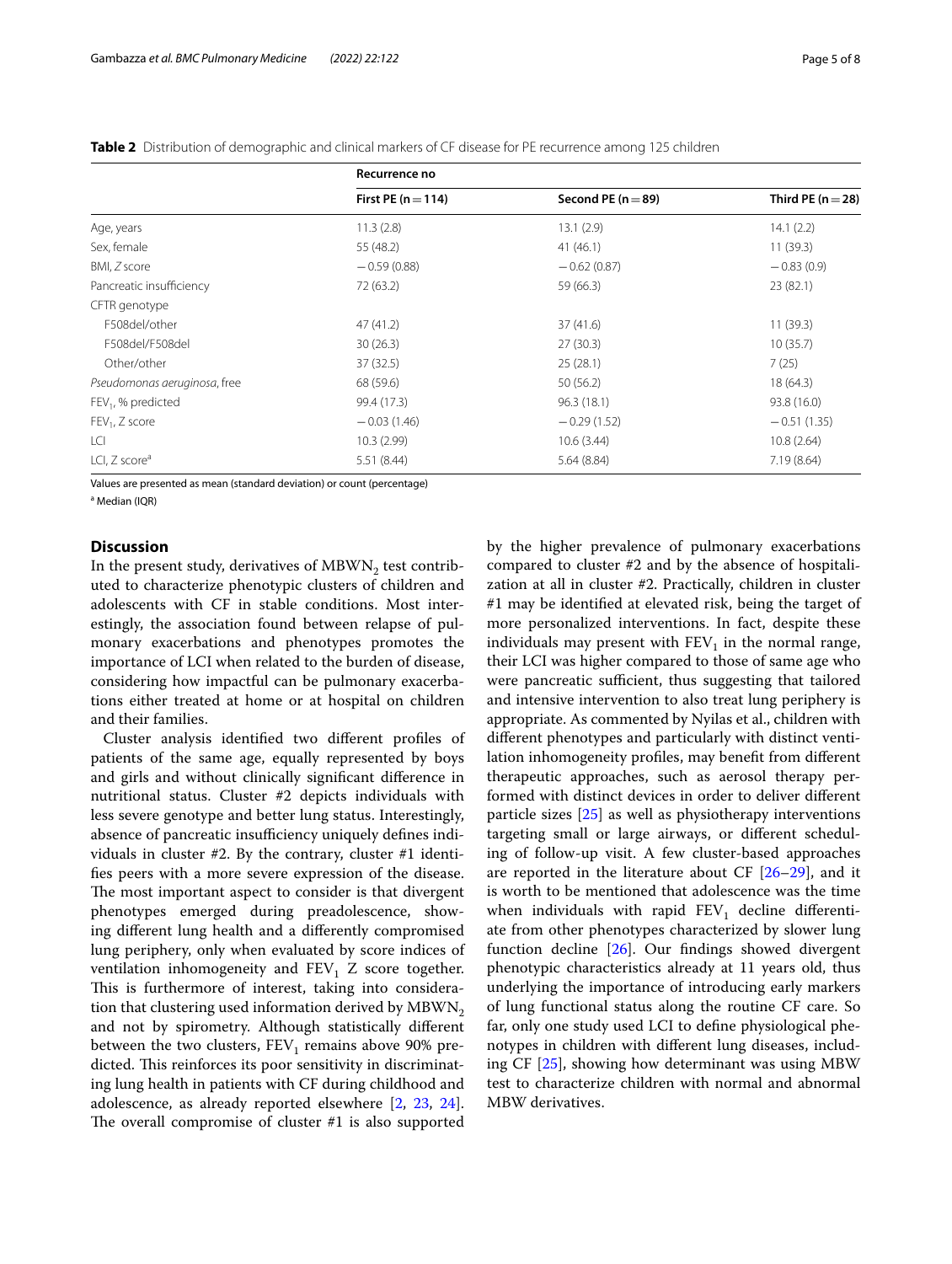In the present study, physicians and healthcare staff were not blinded to MBW assessment, therefore it is questionable if the steady trend in LCI observed in our study, especially in children defned by cluster #2, should be attributed to any medical decision and subsequent intervention triggered by the evaluation of LCI during the routine follow-up visits. In a recent study [\[30](#page-7-1)], an increase in LCI larger than 1 unit was not associated with increased antimicrobial use or pathogens load over 2-year follow-up based on LCI-triggered bronchoalveolar lavage. However, an increase in LCI over time between 0.24 and 0.29 units/year was just reported [\[6\]](#page-6-4), suggesting that even small fuctuations may be required to trigger change in the multidisciplinary management of CF, especially in children and adolescents with stable conditions. Thus, it is plausible that such small variations could be currently used in a clinical setting to guide therapies or to require additional assessment. Indeed, it is to be recalled how meaningful was the rescue of MBW test from the armoury of lung function tests in the 2010s CF scenario worldwide. It would not be surprising if higher LCI values than 7—which was considered a standard cut-of of normality back in time—could have opened to clinicians more options in the care of their patients. It is well known that information with a high emotional impact can alter the decisional process, even though the probabilistic rules to guide decisions are already there. Anyway, the observed stability in ventilation inhomogeneity is encouraging for our CF team, especially considering the recent fndings from Sandvik et al. [\[31\]](#page-7-2), showing that no progression of structural lung disease at CT scan is expected in children with stable LCI.

Our fndings describe for the frst time an association between phenotypes based on ventilation inhomogeneity and the risk of PE relapse in children and adolescents with CF. The conditional model of PWP with gap time particularly fts the data on PEs in CF, since it does not allow to consider an individual at risk until the end of the previous episode.

Earlier, Vermeulen et al. [\[32\]](#page-7-3) showed an association between baseline LCI and  $FEV_1$  and time to first PE in a cohort of 5–19 years old patients with CF. Annual PE rate was higher in children with the worst Z score of LCI and  $FEV<sub>1</sub>$ , however LCI Z score was identified as the only predictor of the PE rate in the 12 months following the baseline assessment. Their methods relied on Kaplan–Meier and Negative Binomial regression, which assume that each patient has recurrent events according to individual Poisson event rate which in turn varies according to a specifc distribution across patients. Negative Binomial regression model seems appropriate to estimate recurrent events when information on time is not available [\[33\]](#page-7-4), diferently from

the present study, in which we collected the exact time of PE throughout the follow-up. Moreover, the study from Vermeulen et al. used information on PEs up to frst event only, potentially leading to an inaccurate evaluation of the association of selected covariates with an event that occurs more than once and that are possibly dependent. However, both these studies show how useful was  $MBWN$ <sub>2</sub> to capture relevant association with the course of CF disease. Furthermore, these results remind us of the paramount importance to delay the occurrence of PE and to concentrate the efforts of the multidisciplinary team to preserve lung function, especially in terms of ventilation homogeneity in children.

# **Strength and limitations**

Cluster analysis is a multivariate method aimed to classify individuals based on a set of measured variables. By consequence, the variable selection is a crucial step and could have been done diferently from the one we are proposing here, which relied on a minimum set of widely available CF clinical characteristics. With regard to phenotypic clusters, further steps should take into consideration the anatomical correlates of CF lung disease to address to each cluster a specifc level of anatomical damage. Despite these limitations, our study is characterized by several unique strengths. Not only we generated clusters based on a large cohort of Italian children and adolescents with CF using LCI but also, we adopted an *ad-hoc* statistical approach to evaluate the association between phenotypes and PE relapses, which are considered high-impactful events in patients and their families' life, therefore assuming a unique relevance under the patient's perspective.

# **Conclusion**

LCI is useful in the clinic to characterize ventilation inhomogeneity in distinct phenotypes of children and adolescents with mild/normal  $FEV<sub>1</sub>$ . A less severe phenotype translates into a lower risk of pulmonary exacerbation relapse. Altogether these fndings add to the available literature in confirming the clinical utility of  $MBWN<sub>2</sub>$  to monitor lung disease during childhood and adolescence in CF.

#### **Abbreviations**

LCI: Lung clearance index; MBW: Multiple breath washout; CF: Cystic fbrosis; PE: Pulmonary exacerbation; FEV<sub>1</sub>: Forced expiratory volume in the first second; MBWN<sub>2</sub>: Nitrogen multiple breath washout; ULN: Upper limit of normal; BMI: Body mass index; CFRD: CF-related diabetes; AGNES: Agglomerative nesting; PWP: Prentice, Williams and Peterson; IQR: Interquartile range; CI: Confdence interval.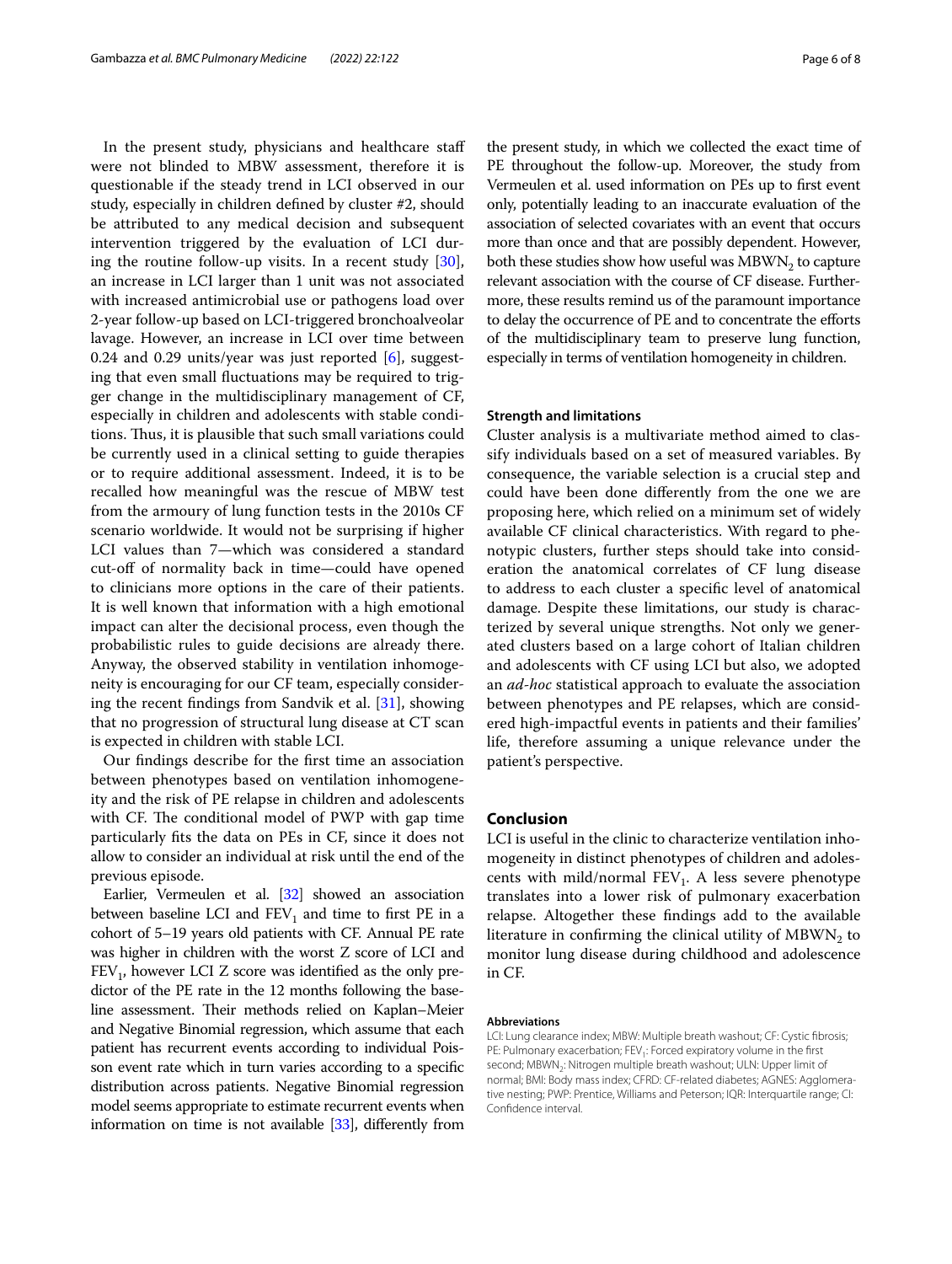# **Supplementary Information**

The online version contains supplementary material available at [https://doi.](https://doi.org/10.1186/s12890-022-01903-5) [org/10.1186/s12890-022-01903-5](https://doi.org/10.1186/s12890-022-01903-5).

<span id="page-6-18"></span>**Additional fle 1: Table S1.** Validity and stability indices and other descriptive clusters properties.

#### **Acknowledgements**

The authors acknowledge support from the University of Milan through the APC initiative.

#### **Authors' contributions**

SG: Conceptualization, Methodology, Formal analysis, Writing—Original Draft; FA: Formal analysis, Writing—Review and Editing; FC: Software, Investigation, Data Curation; LM: Investigation, Data Curation; MR: Investigation, Writing— Review and Editing; AB: Software, Investigation, Supervision; CC: Resources, Supervision, Writing—Review and Editing. All authors read and approved the final manuscript.

#### **Funding**

None.

# **Availability of data and materials**

The datasets generated during and analyzed during the current study are not publicly available due to privacy restrictions but are available from the corresponding author on reasonable request.

# **Declarations**

#### **Ethics approval and consent to participate**

The study was designed according to the principles of the Declaration of Helsinki (October 2013) and other guidelines, regulations, and Acts such as Good Clinical Practice. Written, informed consent signed by parents or guardians of the child was obtained. The study has been approved by local ethics committee of Fondazione IRCCS Ca' Granda Ospedale Maggiore Policlinico, Milan, Italy (456/2021).

#### **Consent for publication**

Anonymity is not compromised as data are presented in this manuscript.

#### **Competing interests**

The authors declare that they have no competing interests.

#### **Author details**

<sup>1</sup> Department of Clinical Sciences and Community Health, Laboratory of Medical Statistics, Biometry and Epidemiology "G. A. Maccacaro", University of Milan, Milan, Italy. <sup>2</sup> Healthcare Professions Department, Fondazione IRCCS Ca' Granda Ospedale Maggiore Policlinico, Milan, Italy. <sup>3</sup>Cystic Fibrosis Centre, Fondazione IRCCS Ca' Granda Ospedale Maggiore Policlinico, Milan, Italy. <sup>4</sup>Department of Pathophysiology and Transplantation, University of Milan, Milan, Italy.

# Received: 23 September 2021 Accepted: 11 March 2022 Published online: 01 April 2022

#### **References**

- <span id="page-6-0"></span>Aurora P, Bush A, Oliver C, Wallis C, Price J, Stroobant J, et al. Multiple-breath washout as a marker of lung disease in preschool children with cystic fbrosis. Am J Respir Crit Care Med. 2005;171(3):249–56.
- <span id="page-6-1"></span>2. Gustafsson PM, Aurora P, Lindblad A. Evaluation of ventilation maldistribution as an early indicator of lung disease in children with cystic fbrosis. Eur Respir J. 2003;22:972–9.
- <span id="page-6-2"></span>Davies JC, Sermet-Gaudelus I, Naehrlich L, Harris RS, Campbell D, Ahluwalia N, et al. A phase 3, double-blind, parallel-group study to evaluate the efficacy and safety of tezacaftor in combination with ivacaftor in participants 6 through 11 years of age with cystic fbrosis homozygous for F508del or heterozygous for the F508del-CFTR mutati. J Cyst Fibros. 2021;20(1):68–77.
- 4. Milla CE, Ratjen F, Marigowda G, Liu F, Waltz D, Rosenfeld M. Lumacaftor/ ivacaftor in patients aged 6–11 years with cystic fbrosis and homozygous for F508del-CFTR. 2017.
- <span id="page-6-3"></span>5. Ratjen F, Hug C, Marigowda G, Tian S, Huang X, Stanojevic S, et al. Efficacy and safety of lumacaftor and ivacaftor in patients aged 6–11 years with cystic fbrosis homozygous for F508del-CFTR : a randomised, placebo-controlled phase 3 trial. Lancet Respir Med. 2017;5(7):557–67.
- <span id="page-6-4"></span>6. Frauchiger BS, Binggeli S, Yammine S, Spycher B, Krüger L, Ramsey KA, et al. Longitudinal course of clinical lung clearance index in children with cystic fbrosis. Eur Respir J. 2021;58(1):2002686.
- <span id="page-6-5"></span>7. Short C, Saunders C, Davies JC. Utility of lung clearance index in CF: what we know, what we don't know and musings on how to bridge the gap. J Cyst Fibros. 2020;19(6):852–5.
- <span id="page-6-6"></span>8. Spano J, Milla CE. Defining the clinical utility of the lung clearance index. Are we there yet? Am J Respir Crit Care Med. 2021;203(8):937–9.
- <span id="page-6-7"></span>9. Bilton D, Canny G, Conway S, Dumcius S, Hielte L, Proesmans M, et al. Pulmonary exacerbation: towards a defnition for use in clinical trials. Report from the EuroCareCF Working Group on outcome parameters in clinical trials. J Cyst Fibros. 2011;10:S79-81.
- <span id="page-6-8"></span>10. Graham BL, Steenbruggen I, Barjaktarevic IZ, Cooper BG, Hall GL, Hallstrand TS, et al. Standardization of spirometry 2019 update an official American Thoracic Society and European Respiratory Society technical statement. Am J Respir Crit Care Med. 2019;200(8):E70-88.
- <span id="page-6-9"></span>11. Quanjer PH, Stanojevic S, Cole TJ, Baur X, Hall GL, Culver BH, et al. Multi-ethnic reference values for spirometry for the 3–95-yr age range: the global lung function 2012 equations. Eur Respir J. 2012;40(6):1324–43.
- <span id="page-6-10"></span>12. Jensen R, Green K, Gustafsson P, Latzin P, Pittman J, Ratien E, et al. Standard operating procedure: multiple breath nitrogen washout. 2013. [http://www.](http://www.mbwtraining.com/ECFS_MBW_SOP.pdf) [mbwtraining.com/ECFS\\_MBW\\_SOP.pdf](http://www.mbwtraining.com/ECFS_MBW_SOP.pdf).
- 13. Robinson PD, Latzin P, Verbanck S, Hall GL, Horsley A, Gappa M, et al. Consensus statement for inert gas washout measurement using multiple- and single-breath tests. Eur Respir J. 2013;41(3):507–22.
- <span id="page-6-14"></span>14. Robinson PD, Latzin P, Ramsey KA, Stanojevic S, Aurora P, Davis SD, et al. Preschool multiple-breath washout testing. An official American thoracic society technical statement. Am J Respir Crit Care Med. 2018;197(5):e1-19.
- <span id="page-6-11"></span>15. Jensen R, Stanojevic S, Klingel M, Pizarro ME, Hall GL, Ramsey K, et al. A systematic approach to multiple breath nitrogen washout test quality. PLoS ONE. 2016;11(6):e0157523.
- <span id="page-6-12"></span>16. Lum S, Stocks J, Stanojevic S, Wade A, Robinson P, Gustafsson P, et al. Age and height dependence of lung clearance index and functional residual capacity. Eur Respir J. 2013;41(6):1371–7.
- <span id="page-6-13"></span>17. Anagnostopoulou P, Latzin P, Jensen R, Stahl M, Harper A, Yammine S, et al. Normative data for multiple breath washout outcomes in school-aged Caucasian children. Eur Respir J. 2020;55(4):1901302.
- <span id="page-6-15"></span>18. Cacciari E, Milani S, Balsamo A, Spada E, Bona G, Cavallo L, et al. Italian crosssectional growth charts for height, weight and BMI (2 to 20 yr). J Endocrinol Investig. 2006;29(7):581–93.
- <span id="page-6-16"></span>19. Lee TWR, Brownlee KG, Conway SP, Denton M, Littlewood JM. Evaluation of a new defnition for chronic *Pseudomonas aeruginosa* infection in cystic fbrosis patients. J Cyst Fibros. 2003;2(1):29–34.
- <span id="page-6-17"></span>20. Ng C, Nadig T, Smyth AR, Flume P. Treatment of pulmonary exacerbations in cystic fbrosis. Curr Opin Pulm Med. 2020;26(6):679–84.
- <span id="page-6-19"></span>21. Prentice RL, Williams BJ, Peterson AV. On the regression analysis of multivariate failure time data. Biometrika. 1981;68(2):373–9.
- <span id="page-6-20"></span>22. R Core Team. R: a language and environment for statistical computing. Vienna: R Foundation for Statistical Computing; 2019.
- <span id="page-6-21"></span>23. Ramsey KA, Rosenow T, Turkovic L, Skoric B, Banton G, Adams AM, et al. Lung clearance index and structural lung disease on computed tomography in early cystic fbrosis. Am J Respir Crit Care Med. 2016;193(1):60–7.
- <span id="page-6-22"></span>24. Aurora P, Gustafsson P, Bush A, Lindblad A, Oliver C, Wallis CE, et al. Multiple breath inert gas washout as a measure of ventilation distribution in children with cystic fbrosis. Thorax. 2004;59:1068–73.
- <span id="page-6-23"></span>25. Nyilas S, Singer F, Kumar N, Yammine S, Meier-Girard D, Koerner-Rettberg C, et al. Physiological phenotyping of pediatric chronic obstructive airway diseases. J Appl Physiol. 2016;121(1):324–32.
- <span id="page-6-24"></span>26. Szczesniak RD, Li D, Su W, Brokamp C, Pestian J, Seid M, et al. Phenotypes of rapid cystic fbrosis lung disease progression during adolescence and young adulthood. Am J Respir Crit Care Med. 2017;196(4):471–8.
- 27. Hafen GM, Hurst C, Yearwood J, Smith J, Dzalilov Z, Robinson PJ. A new scoring system in cystic fbrosis: statistical tools for database analysis—a preliminary report. BMC Med Inform Decis Mak. 2008;8:1–11.